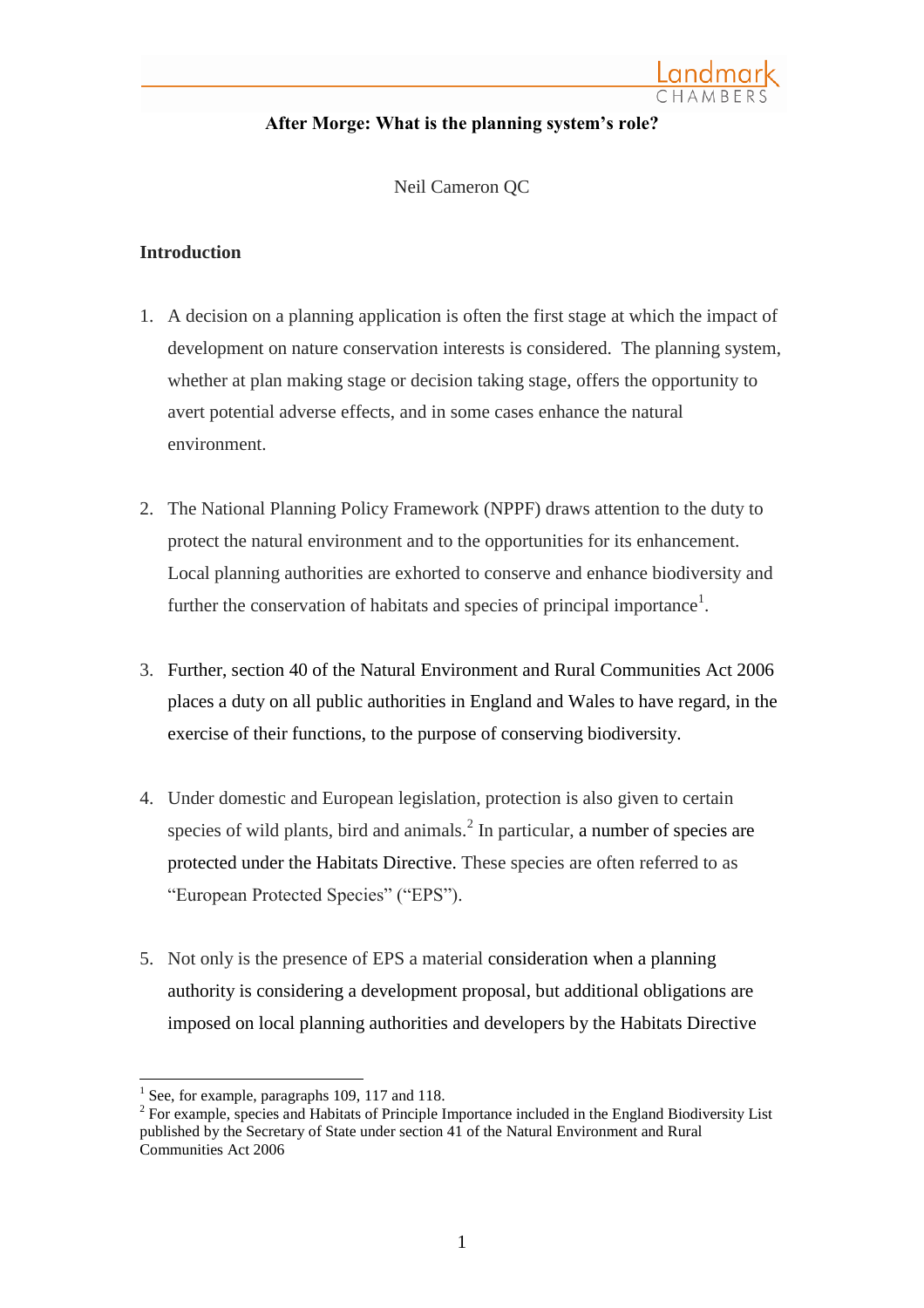and the Conservation of Habitats and Species Regulations 2010 ("the 2010 Regulations").

6. The extent of these obligations were considered by the Supreme Court in *R. (Morge) v Hampshire CC* [2011] Env. L.R. 19 and in a number of subsequent decisions.

# **European Protected Species and the licensing regime**

7. Article 12(1) of the Habitats Directive requires Member States to establish a system of strict protection for EPS by prohibiting, among other things, the deterioration or destruction of their breeding sites and resting places. It provides as follows:

*Member States shall take the requisite measures to establish a system of strict protection for the animal species listed in Annex IV(a) in their natural range, prohibiting:* 

- *(a) all forms of deliberate capture or killing of specimens of these species in the wild;*
- *(b) deliberate disturbance of these species, particularly during the period of breeding, rearing, hibernation and migration;*
- *(c) deliberate destruction or taking of eggs from the wild;*
- *(d) deterioration or destruction of breeding sites or resting places.*
- 8. Annex IV(a) to the Habitats Directive sets out the EPS. It lists *"Animal…species of Community interest in need of strict protection"*. These are either identified by an asterisk as being *"endangered"* species within the meaning of Article 1(g)(i) and (h); or simply *"vulnerable"*, *"rare"*, or *"requiring particular attention"* as defined by Article  $1(g)$  (ii)-(iv).
- 9. Article  $16(1)(c)$  permits Member States to derogate from the requirements of Article 12 for "*imperative reasons of overriding public interest"*, provided that *"there is no satisfactory alternative"* and that *"the derogation is not detrimental to the maintenance of the populations of the species concerned at a favourable conservation status in their natural range".* As with the other grounds for derogation, Article 16(1)(c) should be strictly construed, so as to impose the burden of proof on the authority permitting the derogation. The ECJ put it as follows in Case C-342/05, *Commission v Finland* at paragraph 25: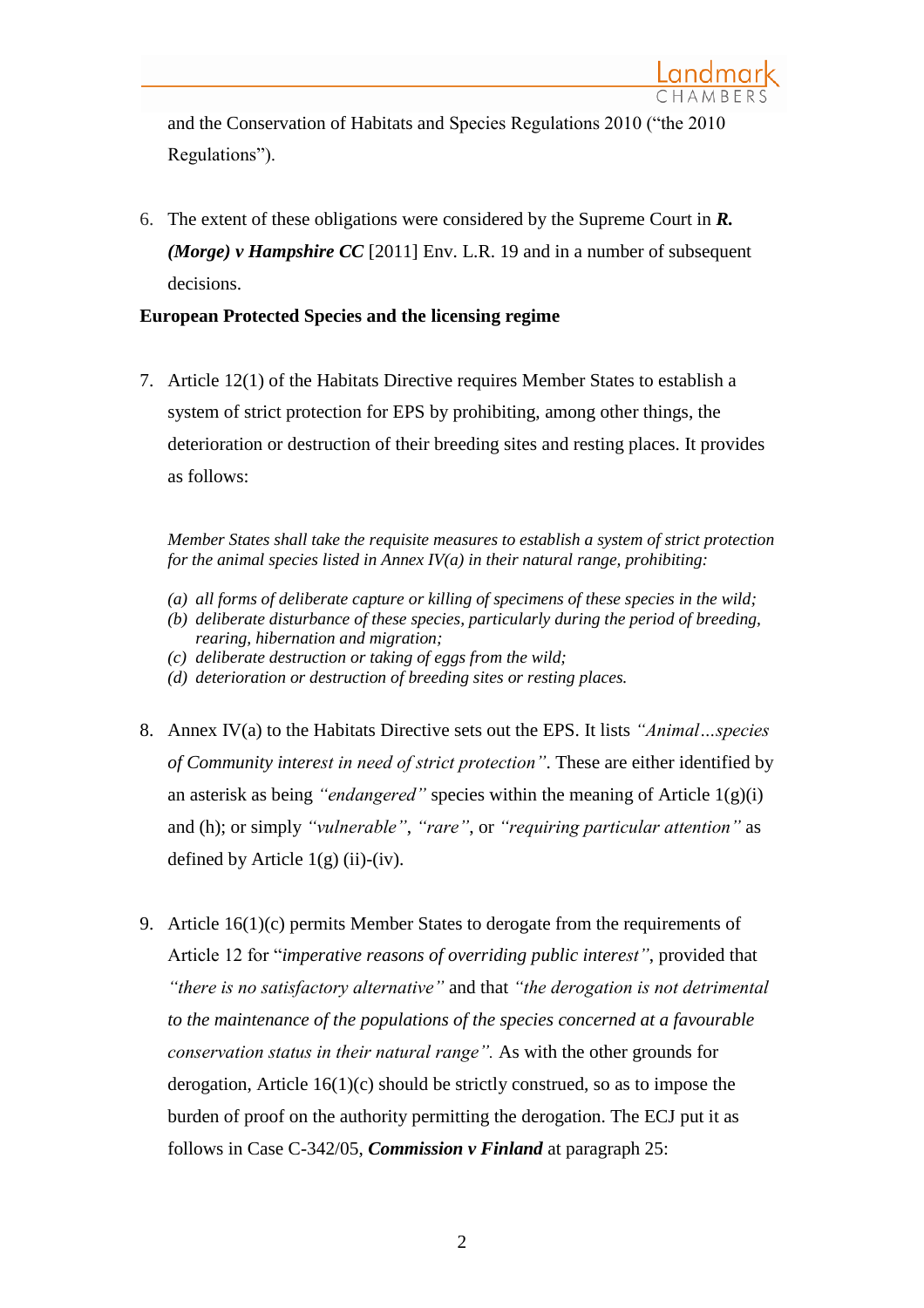*Since [Article 16] provides for exceptional arrangements which must be interpreted strictly and must impose on the authority taking the decision the burden of proving that the necessary conditions are present for each derogation, the Member States are required to ensure that all action affecting the protected species is authorised only on the basis of decisions containing a clear and sufficient statement of reasons which refers to the reasons, conditions, and requirements laid down in Article 16(1).*

- 10. The Habitats Directive, including Articles 12 and 16, is given effect domestically by the Conservation of Habitats and Species Regulations 2010 ("the 2010 Regulations"). Article 12 is primarily transposed by creating new criminal offences. Under Regulation 41(1) of the Regulations, the prohibited activities set out in the Article are made criminal offences, unless they are conducted pursuant to a licence made under Regulation 53(1) and (4).
- 11. Regulation 53(1) provides that *"the relevant licensing body may grant a licence for the purposes specified in paragraph (2)"*. These purposes include, in paragraph (2)(e) *"preserving public health or public safety or other imperative reasons of overriding public interest including those of a social or economic nature and beneficial consequences of primary importance for the environment."*
- 12. In England, licensing on the grounds of *"imperative reasons of overriding public interest*" is by the Secretary of State for the Environment.<sup>3</sup> This function has been delegated to Natural England ("NE") under arrangements in place under section 78 of the Natural Environment and Rural Communities Act 2006.
- 13. Such licences may be granted under [reg.53,](http://login.westlaw.co.uk/maf/wluk/app/document?src=doc&linktype=ref&context=12&crumb-action=replace&docguid=IAAA5B2412D9F11DFA748AC566F7AB34B) provided that three statutory tests are met. These statutory tests (also known as the derogation tests) are set out in subparagraphs  $(2)(e)$ ,  $(9)(a)$  and  $(9)(b)$ :
	- (1) Regulation 53(2)(e) states: a licence can be granted for the purposes of *"preserving public health or public safety or other imperative reasons of overriding public interest including those of a social or economic nature and beneficial consequences of primary importance for the environment".*

 $\overline{\phantom{a}}$ 

 $3$  Under reg. 56(3)(a) of the 2010 Regs, the relevant authority for licensing on the grounds enumerated at reg. 53(2)(e) and (g) is the "appropriate authority", which is defined to be the Secretary of State in relation to England and the Welsh Ministers in relation to Wales by reg. 3(1).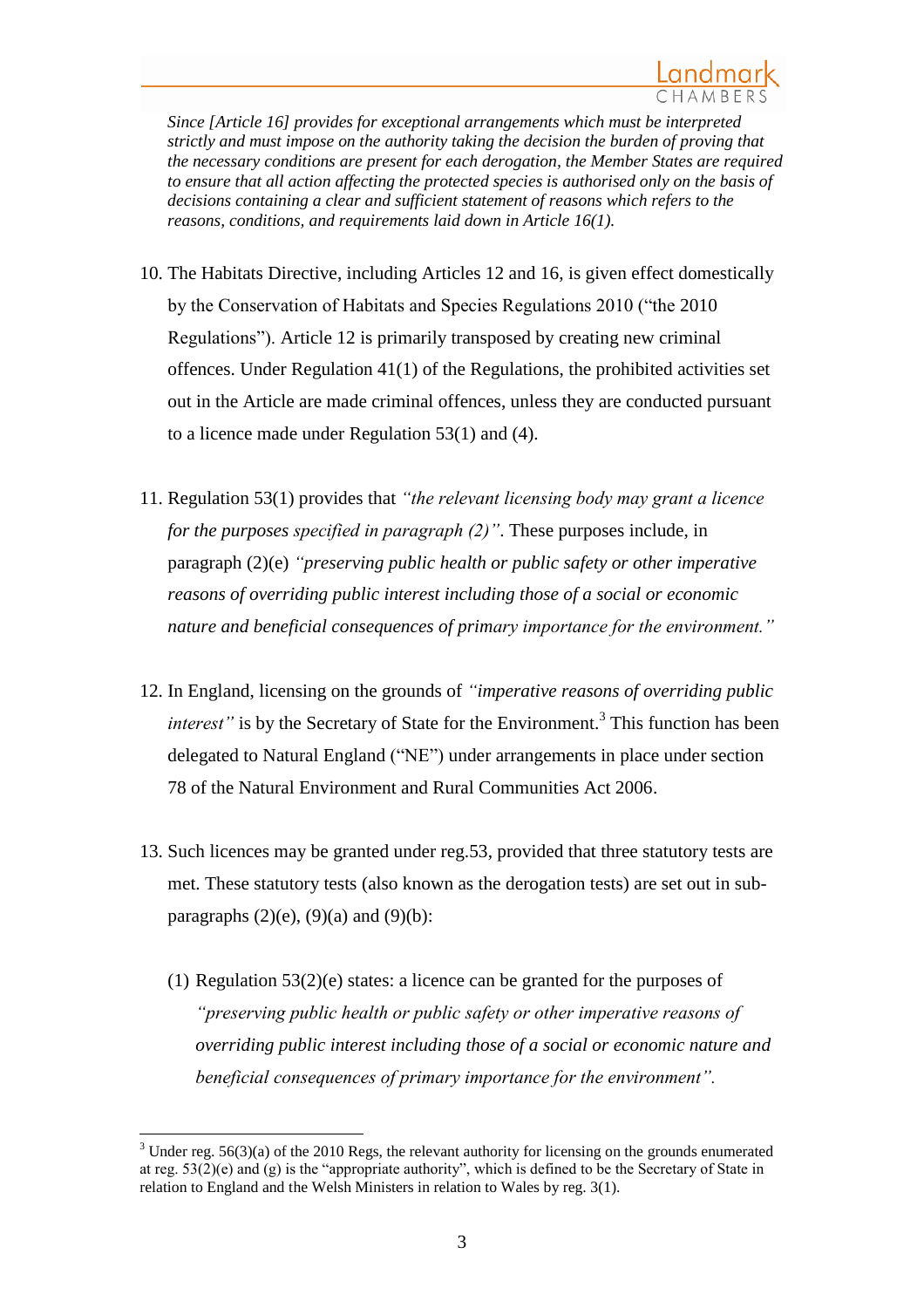- (2) Regulation 53(9)(a) states: the appropriate authority shall not grant a licence unless they are satisfied *"that there is no satisfactory alternative".*
- (3) Regulation 53(9)(b) states: the appropriate authority shall not grant a licence unless they are satisfied *"that the action authorised will not be detrimental to the maintenance of the population of the species concerned at a favourable conservation status in their natural range."*

# **The role of Local Planning Authorities ("LPAs")**

- 14. The 2010 Regulations provide, in reg. 9(3), that *"a competent authority, in exercising any of their functions, must have regard to the requirements of the [Habitats Directive] so far as they may be affected by the exercise of those functions."*<sup>4</sup>
- 15. The word *"they"* refers to *"the requirements of the Habitats Directive"* rather than the competent authority (*R (Friends of the Earth) v The Environment Agency and others* [2003] EWHC 3193 (Admin) at [57] and [58], per Sullivan J).
- 16. The term *"competent authority"* is defined in regulation 7(1) to include *"any…public body of any description or person holding a public office"*, including therefore NE and LPAs.

## The position pre-*Morge*

17. Until the judgment in *R (Woolley) v. East Cheshire Borough Council* [2010] Env LR 5, only limited attention tended to be paid to EPS at the planning application stage. Many local planning authorities simply granted planning permission subject to a condition that no development could take place until a licence had been granted under predecessor to the 2010 Regulations.

 $\overline{\phantom{a}}$  $4$  Before August 15<sup>th</sup> 2012, identical wording was found in reg. 9(5) of the 2010 Regulations. Prior to this the duty was found in reg. 3(4) of the Conservation (Natural Habitats, etc) Regulations 1994.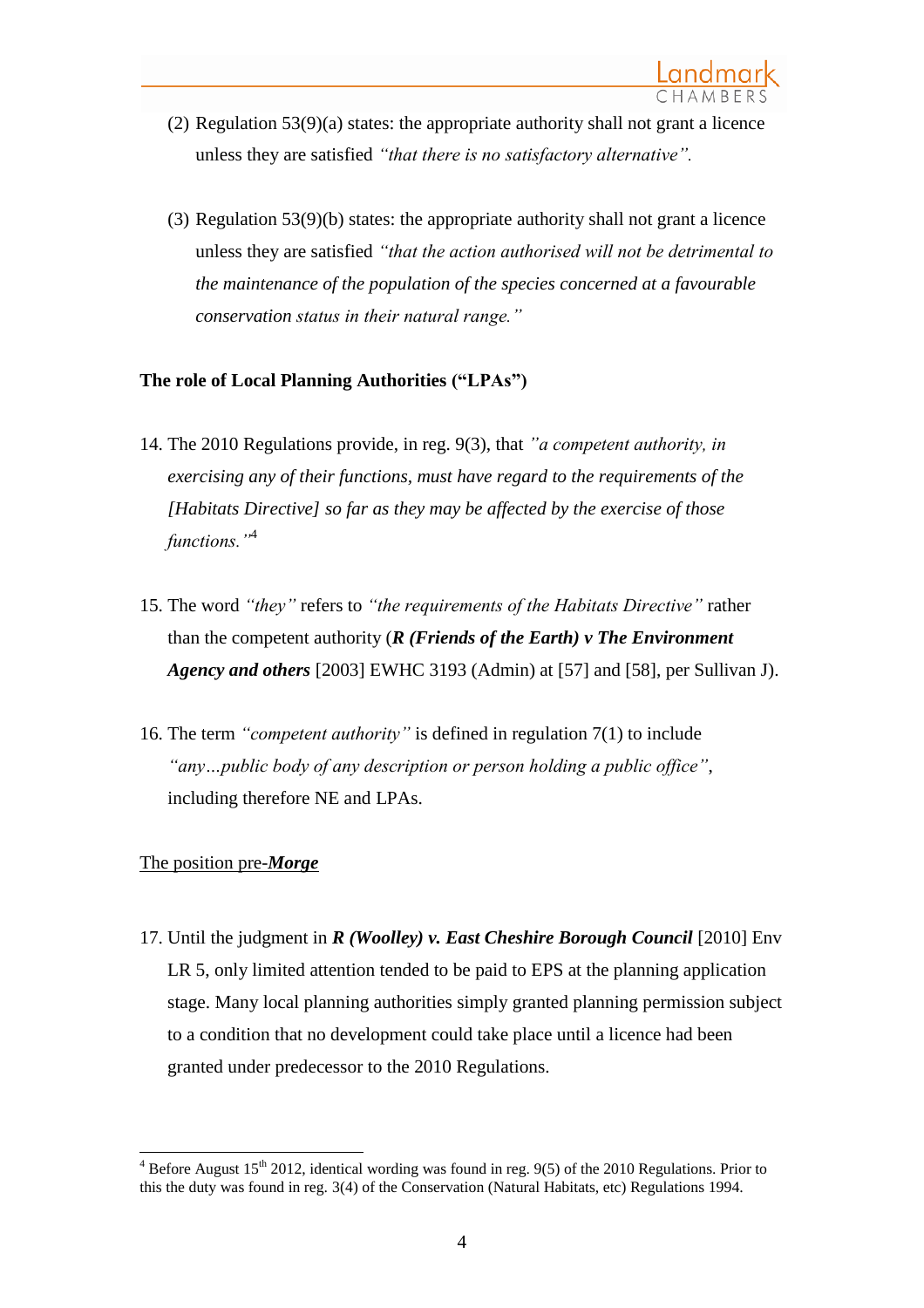18. In *Woolley*, H.H. Judge Waksman QC, sitting as a deputy judge of the High Court, considered the role of a planning authority in considering a planning application where a derogation licence under reg. 53 would be required. It was submitted that it was sufficient for a planning authority to simply note the existence of the directive and the regulations and to note the existence of the EPS. This argument was rejected, as it was held that a LPA had to "engage" with the provisions of the Directive.

## 19. H.H. Judge Waksman QC held as follows:

*"In my view that engagement involves a consideration by the authority of those provisions and considering whether the derogation requirements might be met. This exercise is in no way a substitute for the licence application which will follow if permission is given. But it means that if it is clear or perhaps very likely that the requirements of the directive cannot be met because there is a satisfactory alternative or because there are no conceivable ''other imperative reasons of overriding public interest'' then the authority should act upon that, and refuse permission. On the other hand if it seems that the requirements are likely to be met, then the authority will have discharged its duty to have regard to the requirements and there would be no impediment to planning permission on that ground. If it is unclear to the authority whether the requirements will be met it will just have to take a view whether in all the circumstances it should affect the grant or not. But the point is that it is only by engaging in this kind of way that the authority can be said to have any meaningful regard for the directive."*

## The decision in Morge

- 20. In *R. (Morge) v Hampshire CC* [2011] UKSC 2; [2011] Env. L.R. 19 the Supreme Court re-considered this duty. The Respondent County Council had granted planning permission for a three-mile stretch of highway to provide a rapid bus service. The application was opposed on the basis that the path of the proposed busway ran along the route of an old railway line, which had become an ecological corridor for various flora and fauna.
- 21. When the planning application was first submitted, Natural England objected on the basis of the impact of the development on bats. Natural England subsequently withdrew this objection after the Council submitted an Updated Bat Survey, which recorded that no bat roosts were found on the site. The appellant challenged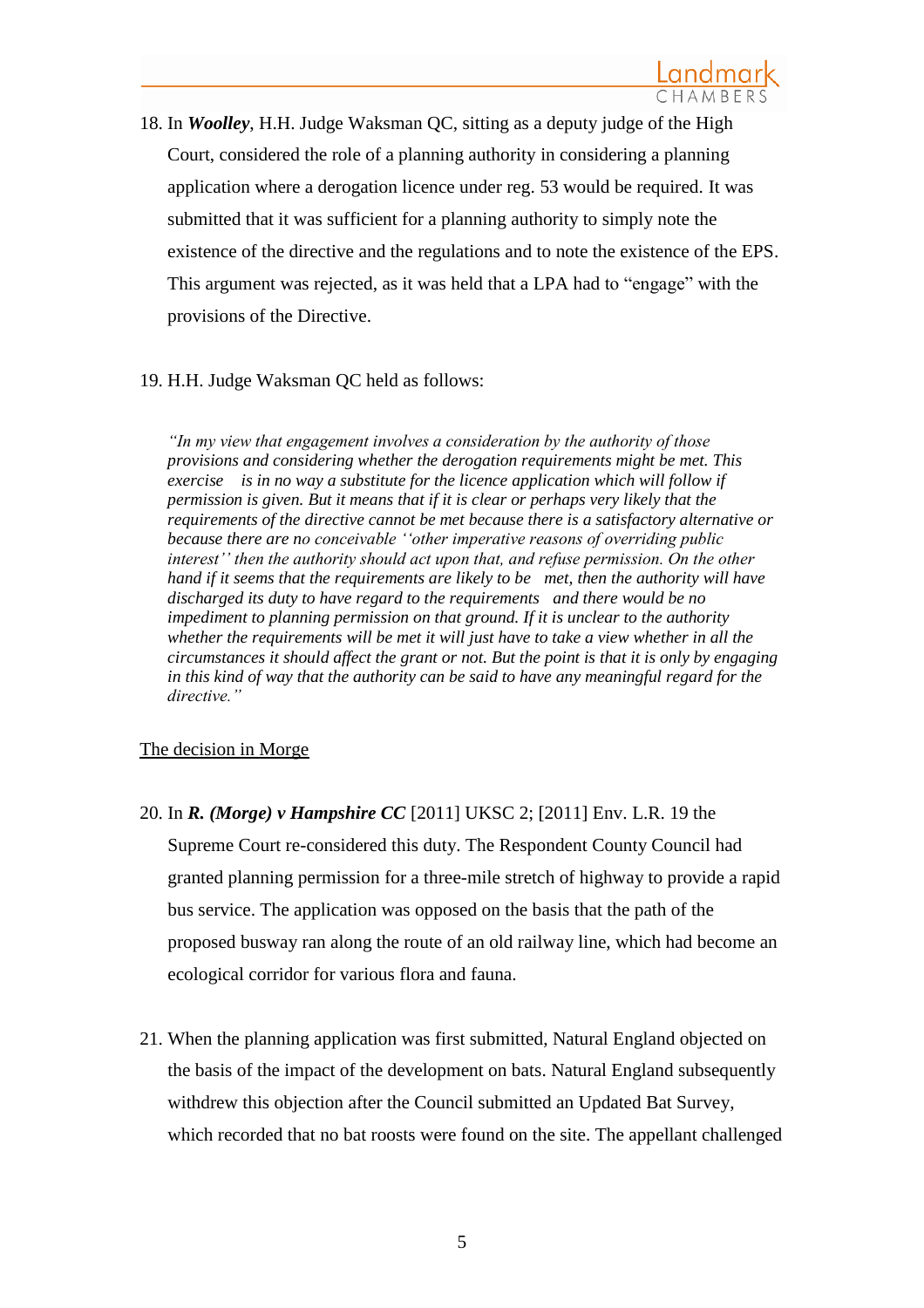the permission on the basis of its impact on the bats, which were an EPS. The appeal made its way to the Supreme Court, on two issues of general importance:

- (1) The level of disturbance required to engage the prohibition in article 12(1)(b) of the [Habitats Directive](http://ukhumanrightsblog.com/2011/01/21/batty-behaviour-in-hampshire-habitat/ec.europa.eu/environment/nature/legislation/habitatsdirective/index_en.htm) on "deliberate disturbance" of the bat species in question.
- (2) The scope of the obligation in regulation 3(4) of [Conservation \(Natural](http://www.legislation.gov.uk/uksi/1994/2716/contents/made)  Habitats etc.) Regulations  $1994<sup>5</sup>$  on local authorities to have regard to the requirements of the Habitats Directive in deciding whether to grant planning permission, and whether the Council complied with the obligation.
- 22. The Supreme Court held that the duty of the local planning authority is limited to that set out in reg. 9(5) of the Regulations<sup>6</sup>, namely: "*to have regard to the requirements of the Directives so far as they may be affected by the exercise of those functions."* It is the function of NE, and not of the planning authority, to enforce compliance with the Directive, by prosecuting those who had committed offences.
- 23. In paragraph 28 of his judgment Lord Brown of Eaton-under-Heywood referred to what Ward L.J. had said in the Court of Appeal (in para.61 of his judgment):

*"The planning committee must grant or refuse planning permission in such a way that will 'establish a system of strict protection for the animal species listed in Annex IV(a) in their natural range …' If in this case the committee is satisfied that the development will not offend art.12(1)(b) or (d) it may grant permission. If satisfied that it will breach any part of article 12(1) it \*757 must then consider whether the appropriate authority, here Natural England, will permit a derogation and grant a licence under regulation 44. Natural England can only grant that licence if it concludes that (i) despite the breach of regulation 39 (and therefore of article 12) there is no satisfactory alternative; (ii) the development will not be detrimental to the maintenance of the population of bats at favourable conservation status; and (iii) the development should be permitted for imperative reasons of overriding public importance. If the planning committee conclude that Natural England will not grant a licence it must refuse planning permission. If on the other hand it is likely that it will grant the licence then the planning committee may grant conditional planning permission. If it is uncertain whether or not a licence will be granted, then it must refuse planning permission."*

 $\overline{\phantom{a}}$ 

<sup>&</sup>lt;sup>5</sup> Now regulation 9(3) of the 2010 Regulations

 $^6$  Now regulation 9(3) of the 2010 Regulations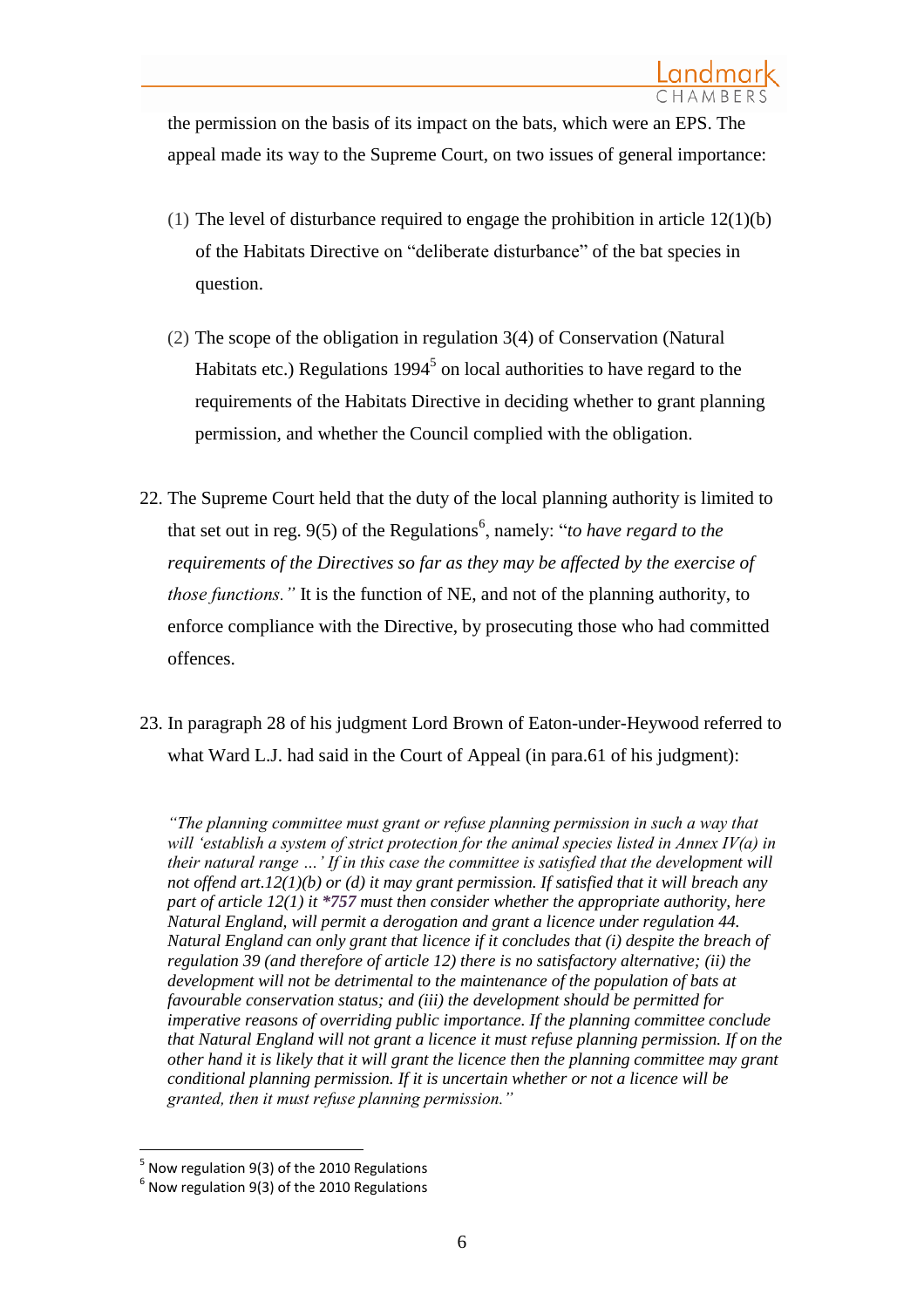

## 24. Lord Brown did not agree. In para.29 of his judgment he said this:

*"In my judgment this goes too far and puts too great a responsibility on the planning committee whose only obligation under regulation 3(4) is, I repeat, to "have regard to the requirements of the Habitats Directive so far as [those requirements] may be affected by" their decision whether or not to grant a planning permission. Obviously, in the days when the implementation of such a permission provided a defence to the regulation 39 offence of acting contrary to article 12(1), the planning committee, before granting a permission, would have needed to be satisfied either that the development in question would not offend article 12(1) or that a derogation from that article would be permitted and a licence granted. Now, however, I cannot see why a planning permission (and, indeed, a full planning permission save only as to conditions necessary to secure any required mitigating measures) should not ordinarily be granted save only in cases where the planning committee conclude that the proposed development would both (a) be likely to offend article 12(1) and (b) be unlikely to be licensed pursuant to the derogation powers. After all, even if development permission is given, the criminal sanction against any offending (and unlicensed) activity remains available and it seems to me wrong in principle, when Natural England have the primary responsibility for ensuring compliance with the Directive, also to place a substantial burden on the planning authority in effect to police the fulfilment of Natural England's own duty."*

#### 25. Lord Brown went on to say (in para.30):

*"Where, as here, Natural England express themselves satisfied that a proposed development will be compliant with article 12, the planning authority are to my mind entitled to presume that that is so. The planning committee here plainly had regard to the requirements of the Directive: they knew from the officers' decision report and addendum report … not only that Natural England had withdrawn their objection to the scheme but also that necessary measures had been planned to compensate for the loss of foraging. … I cannot agree with Lord Kerr JSC's view … that regulation 3(4) required the committee members to consider and decide for themselves whether the development would or would not occasion such disturbance to bats as in fact and in law to constitute a violation of article 12(1)(b) of the Directive."*

#### 12. Agreeing with Lord Brown, Baroness Hale of Richmond said:

*"[44.] … In my view, it is quite unnecessary for [an officers'] report [to committee] such as this to spell out in detail every single one of the legal obligations which are involved in any decision. Councillors were being advised to consider whether the proposed development would have an adverse effect on species or habitats protected by the 1994 Regulations. That in my view is enough to demonstrate that they "had regard" to the requirements of the Habitats Directive for the purpose of regulation 3(4). That is all they have to do in this context, whereas regulation 48(1)(a) imposes a more specific obligation to make an "appropriate assessment" if a proposal is likely to have an effect upon a European site. …*

*[45.] Furthermore, the United Kingdom has chosen to implement [article 12](http://login.westlaw.co.uk/maf/wluk/app/document?src=doc&linktype=ref&context=12&crumb-action=replace&docguid=I2E7B1B84B63844289D4DF2BB1F56AEE0) of the Directive by creating criminal offences. It is not the function of the planning authority to police those offences. Matters would, as Lord Brown JSC points out, have been different if the grant of planning permission were an automatic defence. But it is no longer. And it is the function of Natural England to enforce the Directive by prosecuting these criminal offences (or granting licences to derogate from the requirements of the Directive). The planning authority were entitled to draw the conclusion that, having been initially*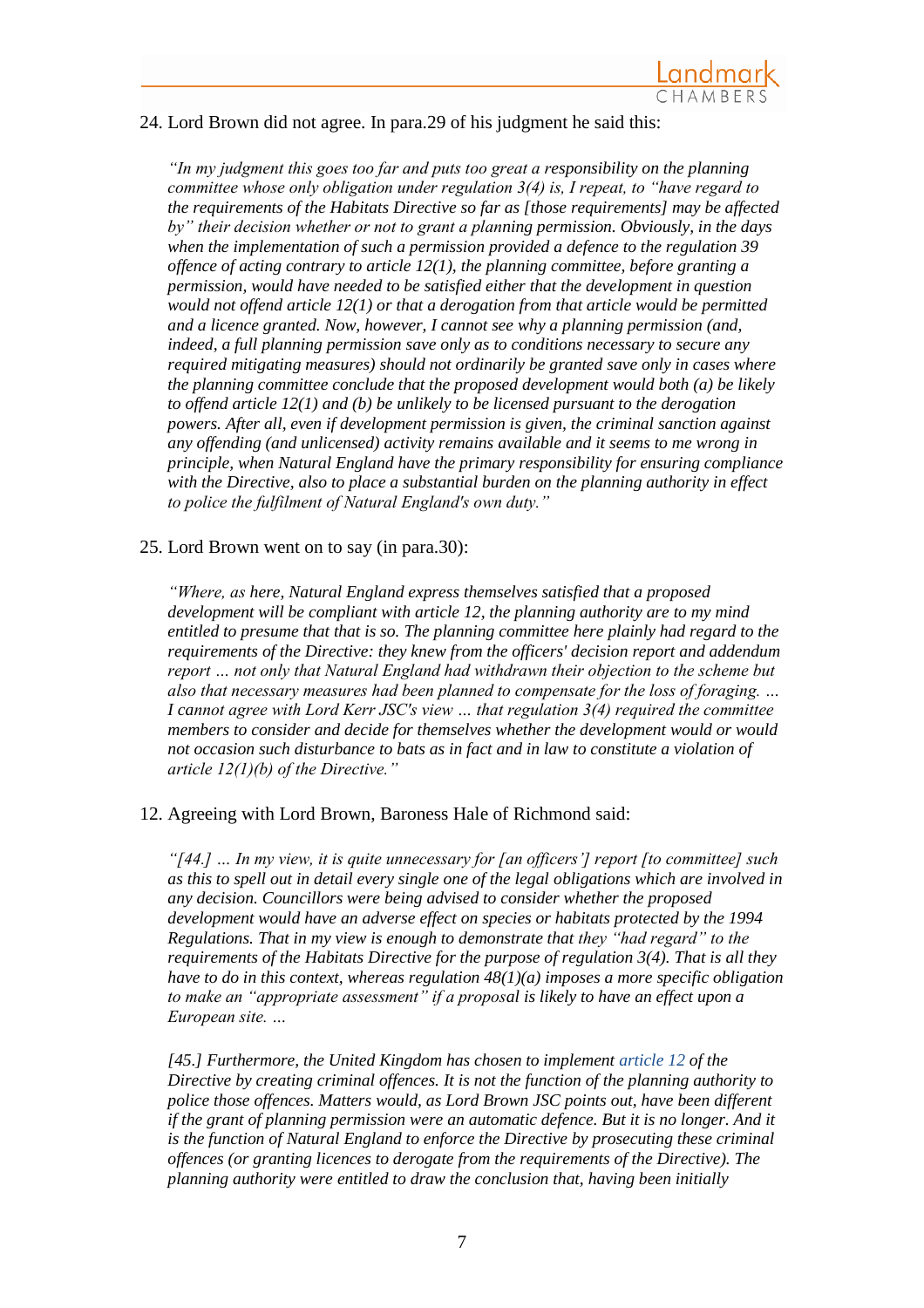*concerned but having withdrawn their objection, Natural England were content that the requirements of the regulations, and thus the Directive, were being complied with. Indeed, it seems to me that, if any complaint were to be made on this score, it should have been addressed to Natural England rather than to the planning authority. They were the people to assess the meaning of the updated bat survey and whether it did indeed meet the requirements of the Directive. The planning authority could perhaps have reached a different conclusion from Natural England but they were not required to make their own independent assessment."*

26. The effect of the decision in *Morge* is as follows:

- (1) The duty of a local planning authority under reg. 9(5) is simply *"to have regard to the requirements of the directives so far as they may be affected by the exercise of those functions."*
- (2) As such, there is no need for a planning committee to carry out its own shadow assessment as to whether there would be a breach of Article 12(1) of the Directive, or whether derogation from that Article would be permitted and a licence granted.
- (3) Instead, planning permission should ordinarily be granted save only in cases where the planning committee conclude that the proposed development would both (a) be likely to offend article 12(1) and (b) be *unlikely* to be licensed pursuant to the derogation powers.
- (4) In circumstances where NE had expressed themselves satisfied that a proposed development can be licensed and had therefore withdrawn any objection to the planning application, this allowed planning permission to be granted.
- (5) This is because NE is the "appropriate nature conservation body" under the Regulations. Accordingly, its view on any matters relating to nature conservation under those Regulations is to be given *"great weight"* – indeed cogent reasons are required for departing from its views on such matters (see *R (Hart DC) v Secretary of State for Communities and Local Government* [2008] EWHC 1204 (Admin) (2008) 2 P. & C.R. 16, at para. 49, per Sullivan J).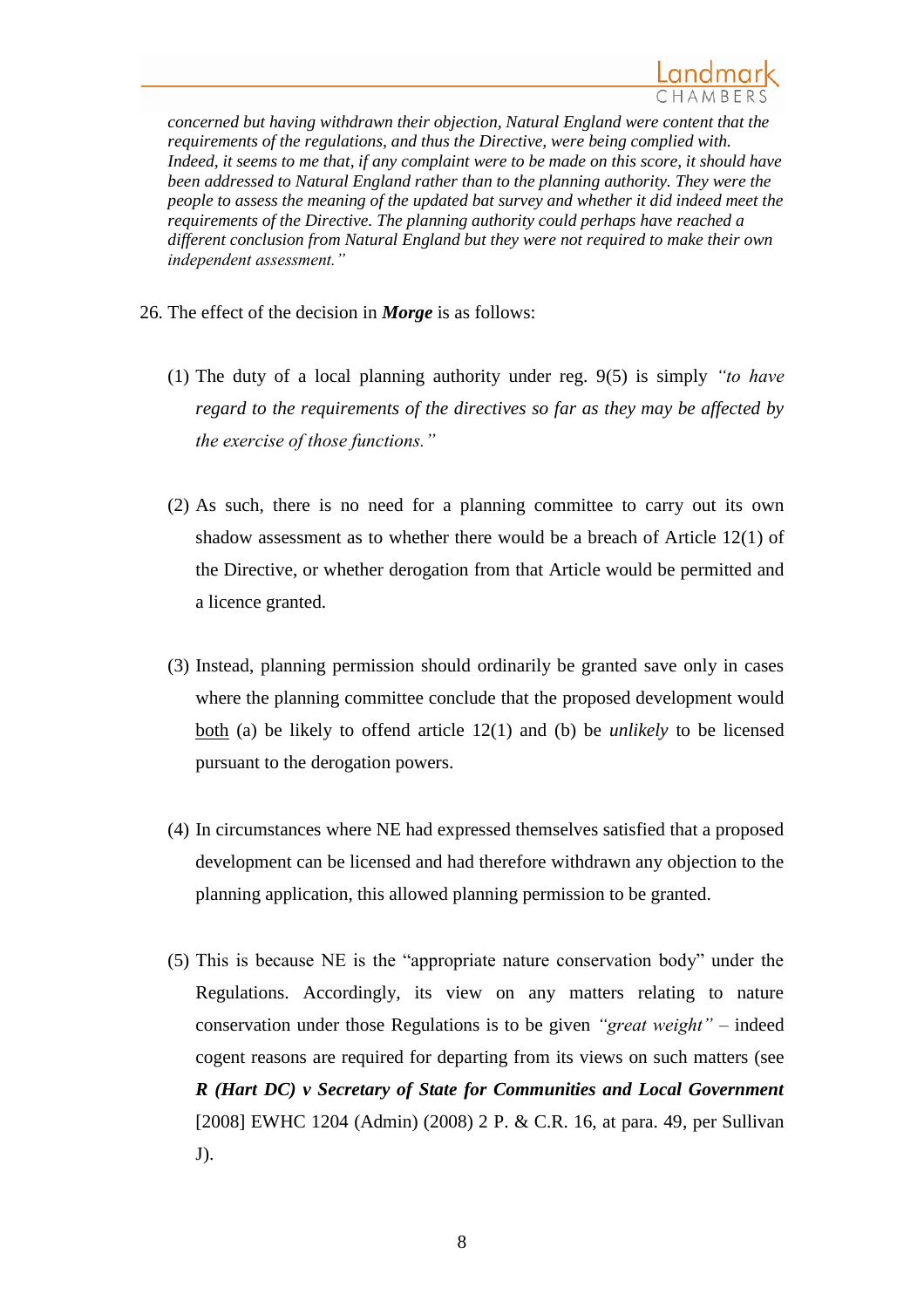

27. The approach in *Woolley* is therefore no longer good law. As it was put by Lindblom J in **R (on** *the application of Prideaux) v Buckinghamshire County Council* [2013] EWHC 1054 (Admin) (*"Prideaux"*):

*Woolley cannot be read now as support for an approach more exacting than was finally sanctioned in Morge. If the majority of the Supreme Court in [Morge](http://login.westlaw.co.uk/maf/wluk/app/document?src=doc&linktype=ref&context=12&crumb-action=replace&docguid=I1B0AA130242B11E0A147D7EF1DA71A97) had wanted to endorse the approach suggested by the judge in Woolley and to adopt what he had said as a gloss on the words of Lord Brown (in para.29) and Baroness Hale (in paras 44 and 45) I think they would have said so. They did not. The whole tenor of their reasoning is less demanding of planning authorities than the observations of H.H. Judge Waksman QC in Woolley. In my view, the law is now to be found in Morge, not in Morge plus Woolley.*

- 28. The approach of the Supreme Court in *Morge* has been applied in a number of subsequent decisions.
- 29. *Prideaux* concerned a challenge to a decision of Buckinghamshire County Council to grant planning permission for the construction and operation of an Energy from Waste facility and associated works at Calvert Landfill Site in Buckinghamshire. The claimant's grounds of challenge concerned the proposed new access road.
- 30. It was accepted that the demolition of a farm at the site would lead to the loss of bat roots, and that the construction of the access road would lead to some loss of Great Crested Newt habitat. The claimant's case was that the Defendant Council in granting permission erred in its assessment of whether there was a "satisfactory alternative" to the proposed access road. In response, it was argued that the Claimant had failed to grapple with the significance of the decision of the Supreme Court in *Morge*, and that the Defendant Council was not required to carry out its own independent examination of whether or not a satisfactory alternative existed to the proposed access route, and whether a derogation licence should, or would, be granted.
- 31. Lindblom J confirmed that this was the correct approach, on the basis of the decision in *Morge*: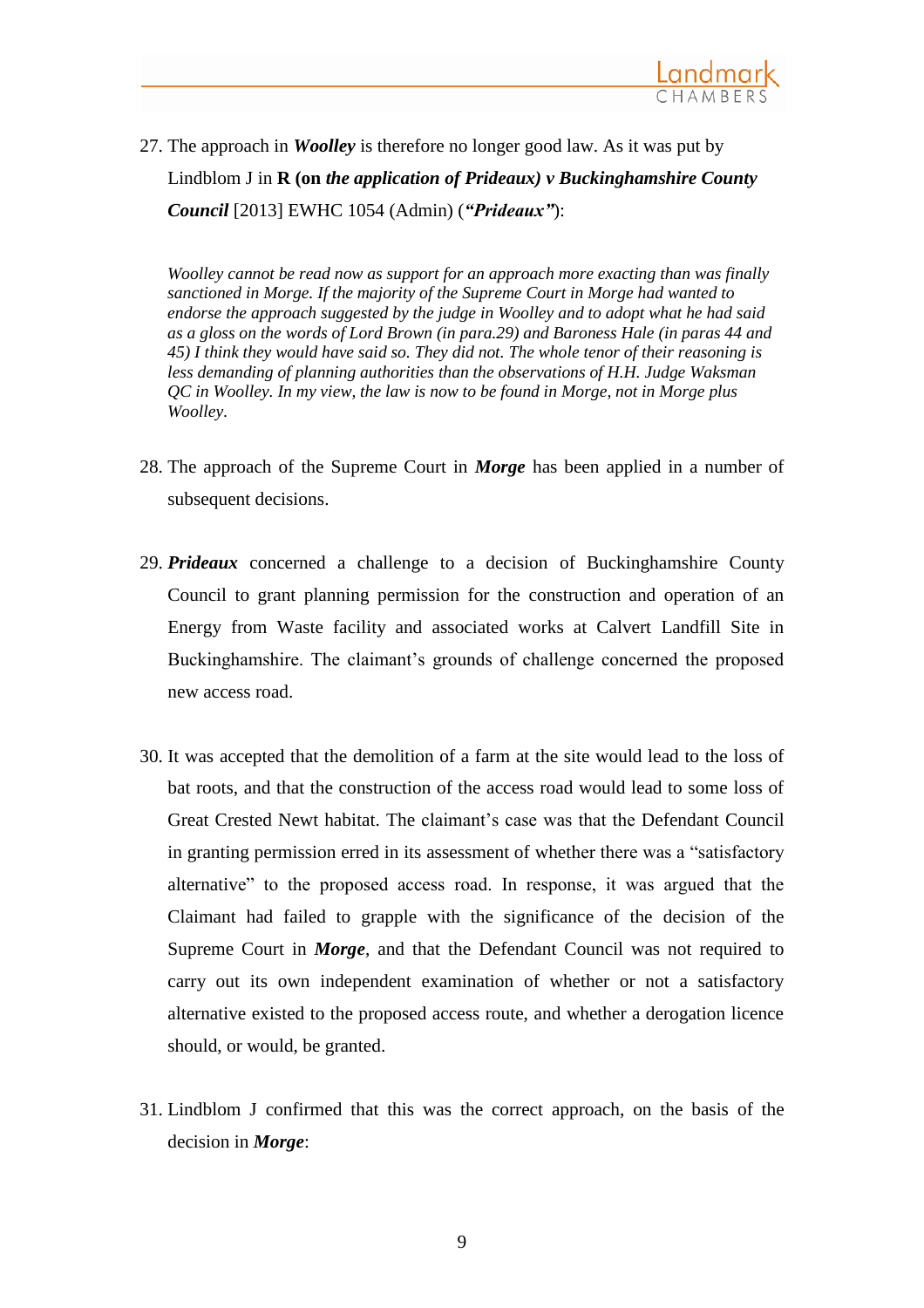*"reg.9(5) does not require a planning authority to carry out the assessment that Natural England has to make when deciding whether there would be a breach of art.12 of the Habitats Directive or whether a derogation from that provision should be permitted and a licence granted. If a proposed development is found acceptable when judged on its planning merits, planning permission for it should normally be given unless in the planning authority's view the proposed development would be likely to offend art.12(1) and unlikely to be licensed under the derogation powers (see para.29 of Lord Brown's judgment in Morge)."*

- 32. Notwithstanding this, in *Prideaux* the Defendant Council did in fact consider the question of satisfactory alternatives and Lindblom J further went on to find that the Council had not erred in its assessment of whether there was a "satisfactory alternative" to the proposed access road.
- 33. *William Walton v The Scottish Ministers* [2012] CSIH 19 was a reclaiming motion (appeal) made by Mr Walton against the earlier decision of Lord Tyre to refuse a statutory appeal against the decision of the Scottish Ministers to approve the Aberdeen West Peripheral Route ("AWPR") following a public inquiry. The Inner House agreed with the Lord Ordinary that there had been no breach of the Habitats Directive relating to the AWPR.
- 34. The route of the southern section of the AWPR required a bridge crossing over the River Dee. This involved the construction of a three span viaduct bridge in the catchment of the River Dee SAC. In advance of the public local inquiry, the transport secretary instructed Jacobs to prepare a detailed "*report to inform appropriate assessment*" in which among other things, comments previously received from SNH were taken into account. This report concluded, that, with regard to the species requiring protection, with proposed mitigation measures in play, the construction and operation of the AWPR would not adversely affect the conservation objectives of the SAC for the species. This opinion was supported by SNH.
- 35. It was argued that the decision erred in its approach to regulation 44 of the 1994 Regulations (the predecessor to the 2010 Regulations). At the time of the relevant decision, the Scottish Ministers were the authority charged with the granting of licences, after consultation with SNH. However, applying *Morge*, the Court held that the Scottish Ministers did not require to be completely satisfied that the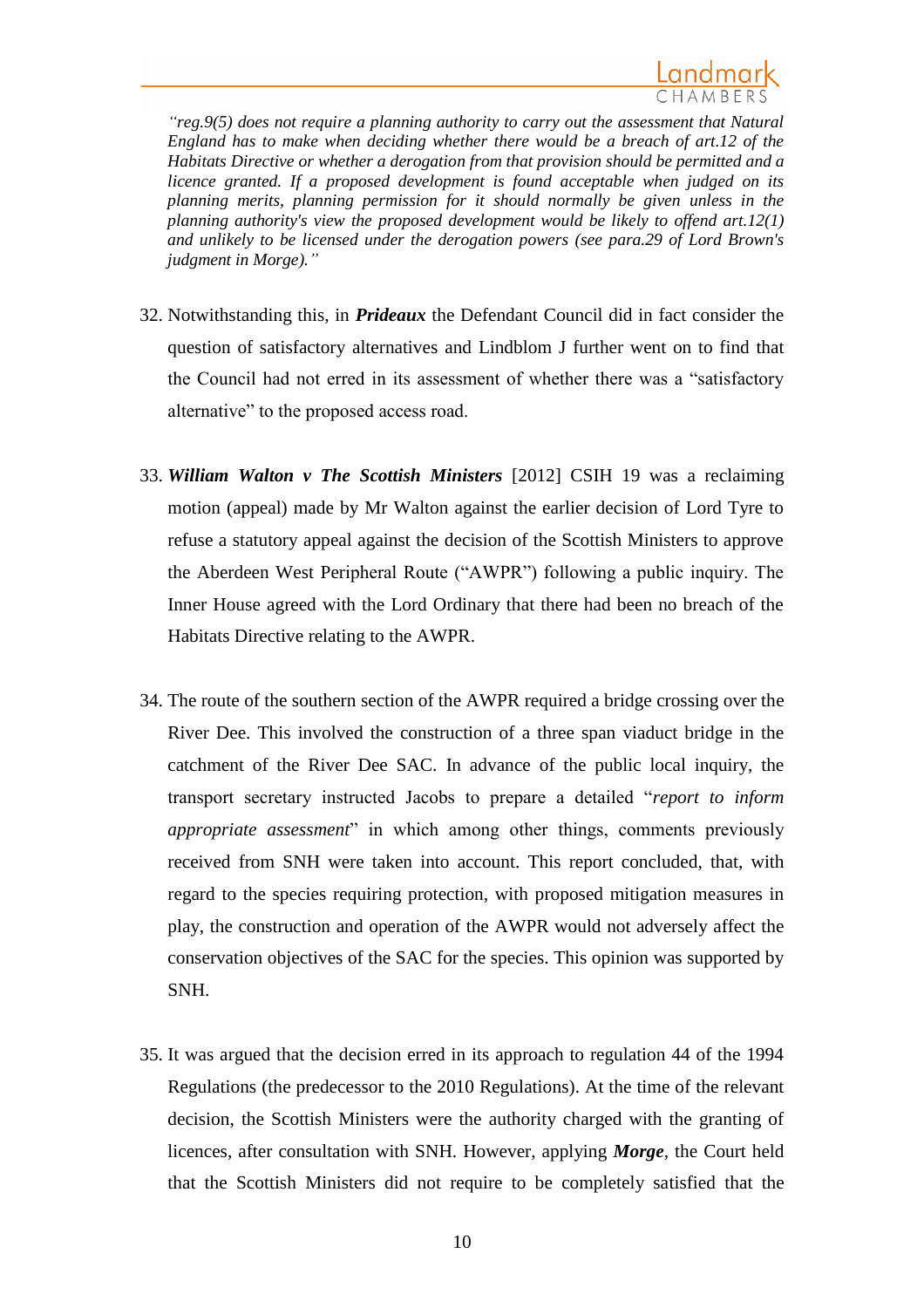proposal would not offend Art 12 or that a derogation from it would be permissible and granted. The attack on their reasoning as to imperative reasons of overriding public interest and alternatives therefore fell away:

*"At the time that the decision which is challenged was taken, the respondents were not reaching any conclusion as to whether a licence should be granted by them or not. They were simply acting as the competent authority in terms of Regulation 3(4), not as the appropriate authority in terms of Regulation 44 of the 1994 Regulations. In terms of Regulation 3(4), when the respondents were exercising their functions under the 1984 Act, the only obligation upon them was to have regard to the requirements of the Habitats Directive so far as they may be affected by the exercise of those functions."*

*… SNH had advised them that the proposed development would be compliant with Article 12 of the Directive."*

*We are entirely satisfied that what was said by SNH, and in the report of the inquiry, as recorded above, which the respondents took into account was enough for the purpose of the respondents fulfilling their obligation to have regard to the provisions of the Directive and that they did not require to have before them any evidence which put the matter beyond reasonable doubt. They did not require to be completely satisfied that the proposal would not offend Article 12 or that a derogation from it would be permissible and granted, although that is a view which, in substance, they arrived at, having regard to the terms of the decision letter and the assessment and review document published on the same date. On that approach it is nothing to the point that, as the reclaimer contends, there was an inadequacy of reasoning in part due to the exclusion from the remit of the public inquiry detailed consideration of alternatives to the promoted scheme to ascertain if they might have a lesser or no impact on EPS."*

When can a LPA be satisfied that a development is not unlikely to be licensed?

- 36. As set out above, *Morge* establishes that planning permission should ordinarily be granted save only in cases where the planning committee conclude that the proposed development would <u>both</u> (a) be likely to offend article  $12(1)$  and (b) be *unlikely* to be licensed pursuant to the derogation powers. Given this, it is likely that any future disputes will centre on whether the views expressed by NE (or the other specified nature conservation bodies) are sufficiently clear to be relied upon by the competent authority.
- 37. To a great extent, this has been clarified by two cases post-*Morge*.
- 38. *Anthony Elliott, John Payne v The Secretary of State for Communities and Local Government, The London Development Agency, The London Borough of Bromley* [2012] EWHC 1574 (Admin) was a statutory application to quash under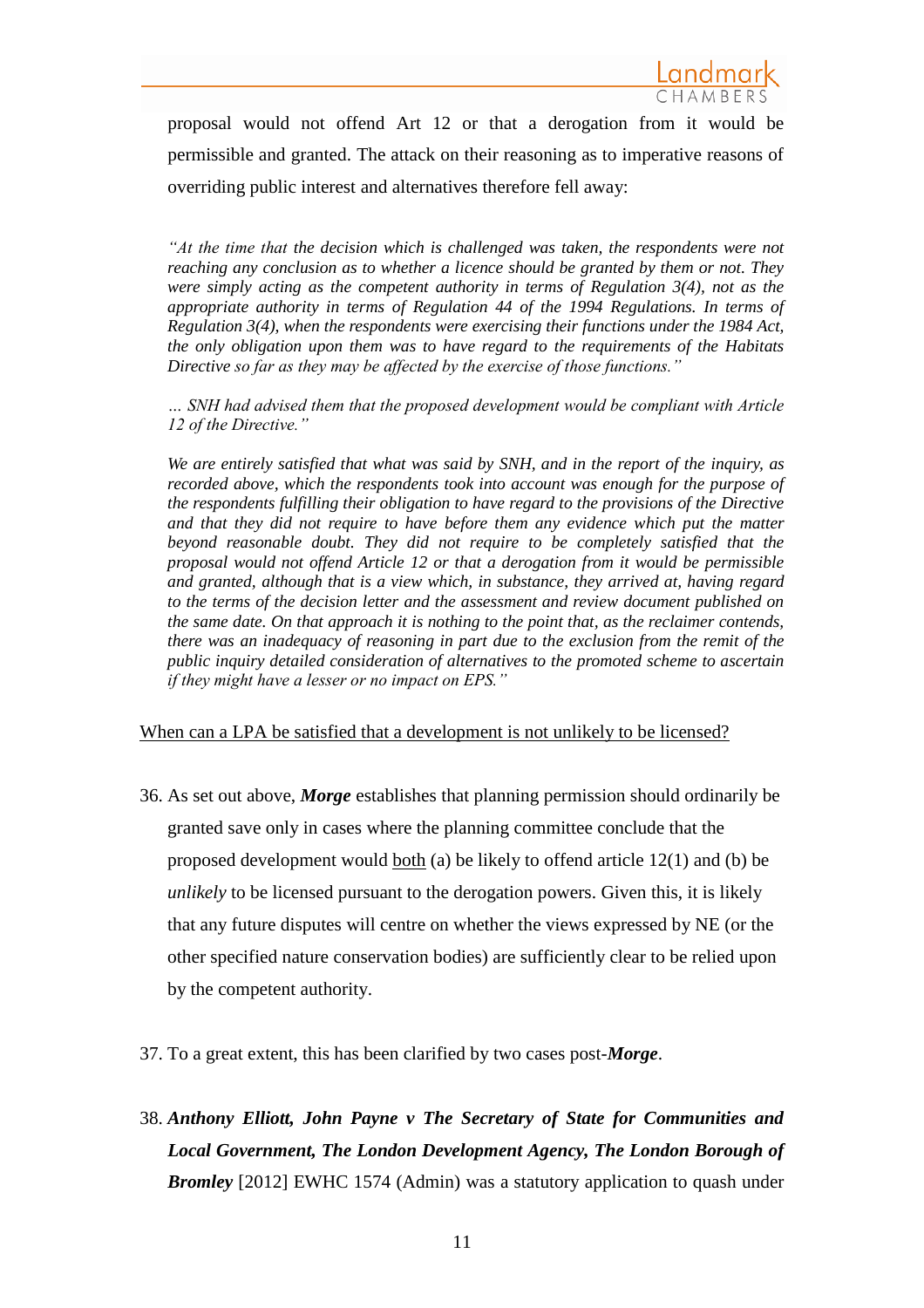section 288 of the 1990 Act against the Secretary of State's decision to grant planning permission for the regeneration of Crystal Palace Park.

- 39. The Claimant argued that one of the functions of the Secretary of State in considering the appeal was to consider whether to grant a licence under regulation 53 for an activity which would otherwise be a criminal offence. In making such a judgment, it was said that the Secretary of State needed to consider whether there were imperative reasons of overriding public interest which should permit that activity. The Claimant argued that the Secretary of State had failed to do this, and that this amounted to a breach of regulation  $9(1)$  and  $9(5)$ .
- 40. Natural England had not objected to the proposals but had not actually said it was satisfied that they complied with art.12. Keith J. held (in para.52 of his judgment) that an inspector, when having regard to the requirements of the Habitats Directive, had been entitled to take account of the fact that Natural England had not objected:

*"… Of course, Natural England may not in terms have expressed itself satisfied that the proposals in the Masterplan would comply with Art. 12 of the Habitats Directive`. Natural England was only not objecting to the proposals – presumably on the basis that the impact on the foraging and roosting habitats of bats would be relatively modest. But the upshot was that when the Secretary of State was obliged to have regard to the requirements of the Habitats Directive to the extent that they may be affected by his planning functions under the 1990 Act, he was entitled to have regard to Natural England's views about the impact of the proposals on the foraging and roosting habitats of bats, and to grant planning permission unless it was likely that (a) a licence under reg. 53 would be required and (b) when it was applied for, it would be refused."*

41. Keith J. went on to say (in para.53):

*"Judgment in Morge was handed down on 9 January 2011, a few weeks after the Secretary of State made the decision which is being challenged in this case. At that time, the test was the more onerous one adopted by the Court of Appeal in Morge … and [Woolley], … namely that if the planning committee was uncertain whether or not a licence under reg.53 would be granted, planning permission should be refused. So if the Secretary of State took the view that it was likely that a licence under reg.53 would be granted if it was sought, all the more so for him to have thought that it was unlikely that it would not be granted if it was sought."*

42. The question of whether a "non-objection" was sufficient for a local planning authority to find that a licence was not unlikely to be granted was directly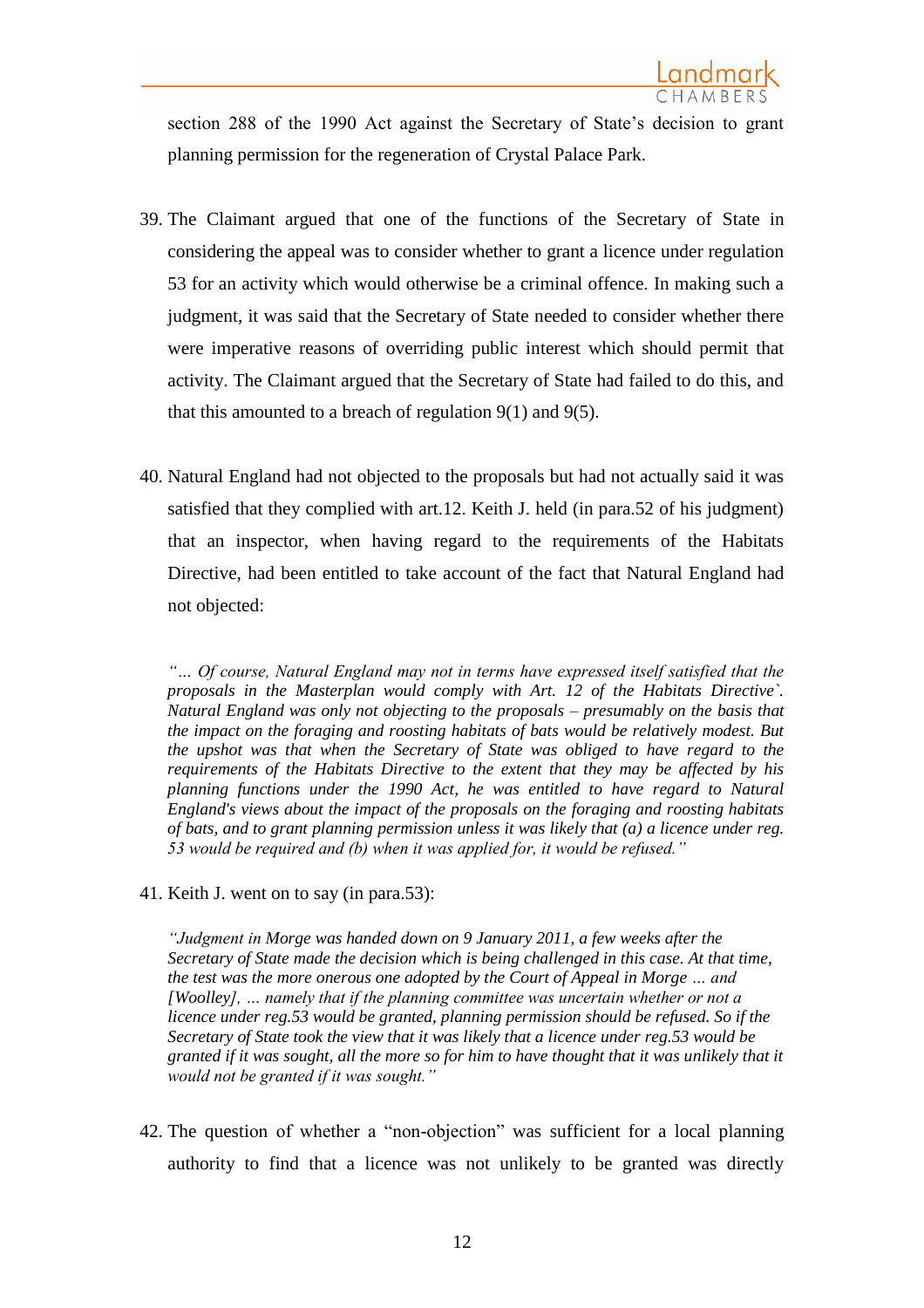considered in *Prideaux*. It was said by the Claimant that where NE has not directly expressed a view as to whether or not a licence will be or can properly be granted, it is incumbent on the local planning authority to make their own assessment.

43. This argument was rejected. It was held that it is not necessary for NE to have said in terms that derogations were going to be licensed, or were likely to be. Instead, in a situation where discussions between council officers and NE on the effects of the development on EPS had taken place over a long period, and NE was aware of the presence of the species but did not object to the development on grounds related to bats or great crested newts, the Council could properly conclude that licences were not likely to be refused:

*117 It was not necessary for Natural England to have said that the derogations were going to be licensed, or were likely to be. Like the authority in Morge, the County Council was entitled to assume that Natural England was satisfied that the requirements of the Habitats Directive and the regulations were being complied with (see paras 6, 8, 30 of Lord Brown's judgment, and paras 37 to 40 and 44 and 45 of Baroness Hale's). The facts in Elliott were also similar (see para.52 of Keith J.'s judgment).*

*118 Natural England's position on the European Protected Species potentially affected by the development was not obscure. When it objected to the proposals, in March 2011, it did not do so on any grounds relating to bats or great crested newts. It knew those species were present in areas likely to be affected by the development. It asked for further survey work to be done, to establish whether bats were present on or near the development site. Those surveys were done, and their results were seen by Natural England.*

*119 I have referred to the relevant correspondence between Natural England, SLR and the County Council in late 2011 and early 2012; I need not repeat the detail now. It is clear from the correspondence that Natural England had no misgivings about the likely effects of the development on European Protected Species and the ways in which those effects were going to be mitigated, with some benefit as a result. There was never the slightest hint of derogation licences being refused in due course. There was nothing to indicate that Natural England was likely to take a different view on any of the derogation tests – including the test of "no satisfactory alternative" – from that expressed by the officers in their advice to the members. In the circumstances the County Council could properly conclude that licences were not likely to be refused. Indeed, any other conclusion would have defied the facts.*

*120 As was held in Morge and Elliott, a similar conclusion could be drawn in a case where Natural England had at first resisted proposals for development on grounds relating to European Protected Species, only later to change its stance. There is no reason in my view why this should not be so in a case where Natural England has never opposed the development on such grounds. I do not see a material difference between this case and Morge on the basis suggested by Mr Dove – that in Morge the critical question*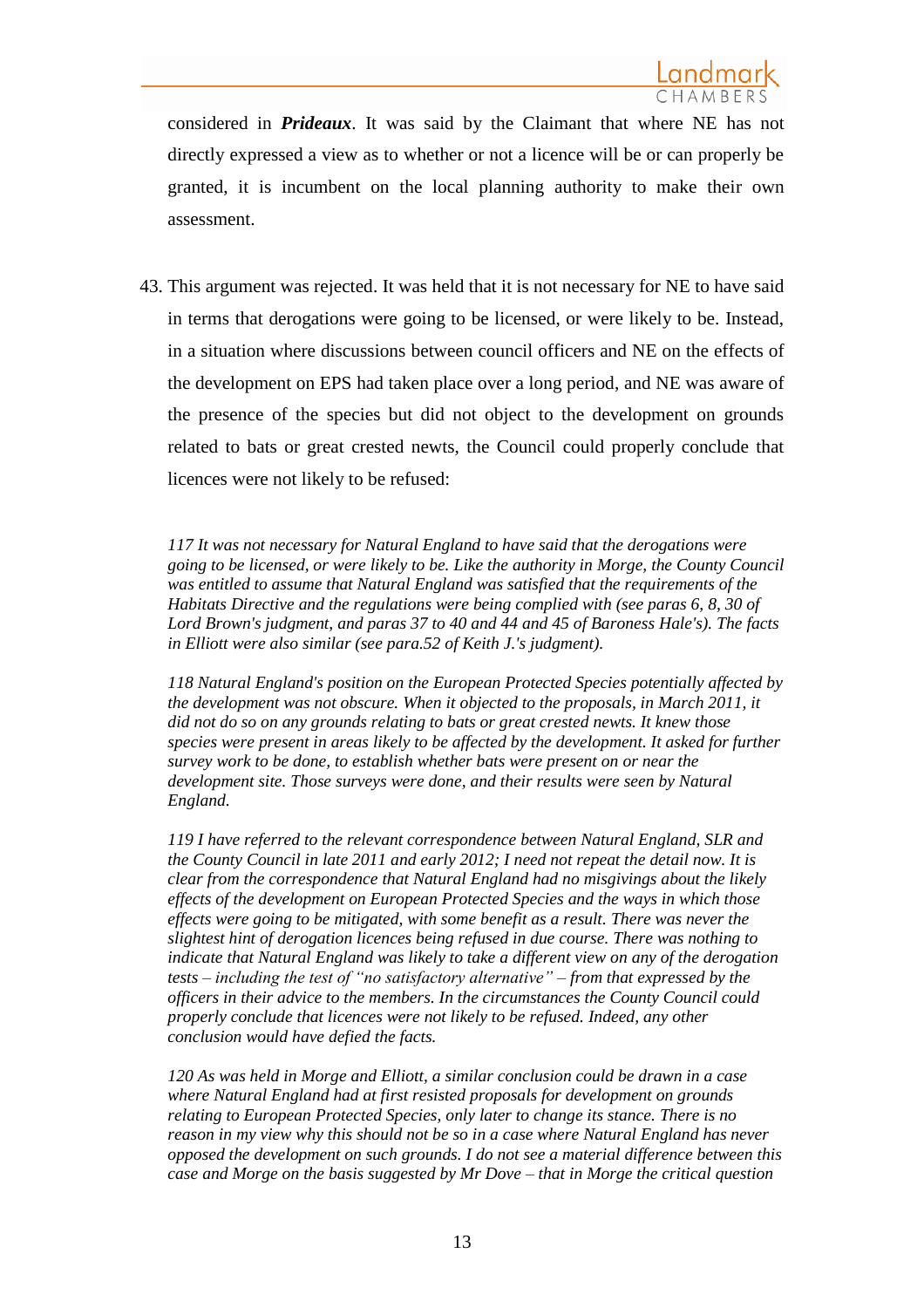*was not whether a derogation licence was unlikely to be issued but whether the proposals complied with art.12 . The crucial point in my view is that here, as in Morge, Natural England's position was absolutely plain from what it had said and done – and from what it had not said and not done – during its involvement in the planning process. In that process it could be expected to act in the public interest, just as it could in its own process when deciding whether derogations ought to be licensed.*

44. Therefore, in situations where the views of NE are not obscure, and there is no evidence to suggest that derogation licences may be refused in future, a LPA may properly conclude that licences are not likely to be refused.

# **Practical application of Morge**

- 45. EPS must first be considered at the pre-application stage. LPAs should advise applicants of the need to consider EPS in developing their proposal. Where the presence of EPS is uncertain, LPAs should consider asking for a Phase 1 survey (or risk assessment of a structure) to identify the habitats present and features likely to be used by EPS.
- 46. Paragraph 99 of Circular 06/05: Biodiversity and Geological Conservation states:

*'It is essential that the presence or otherwise of protected species, and the extent that they may be affected by the proposed development, is established before the planning permission is granted, otherwise all relevant material considerations may not have been addressed in making the decision. The need to ensure ecological surveys are carried out should therefore only be left to coverage under planning conditions in exceptional circumstances, with the result that the surveys are carried out after planning permission has been granted.'*

47. Whilst this guidance is set to be replaced by new Guidance by DEFRA on the law affecting European sites, protected species and Sites of Special Scientific Interest, the new National Planning Practice Guidance gives similar advice:

*How should biodiversity be taken into account in preparing a planning application? Information on biodiversity impacts and opportunities should inform all stages of development design, including any pre-application consultation as well as the application itself. An ecological survey will be necessary in advance of a planning application if the type and location of development are such that the impact on biodiversity may be significant and existing information is lacking or inadequate. Preapplication discussion can help scope the survey work required.*

*Where an Environmental Impact Assessment is not needed it might still be appropriate to undertake ecological survey, for example where protected species may be present. Separate guidance is to be published by Defra on statutory obligations in regard*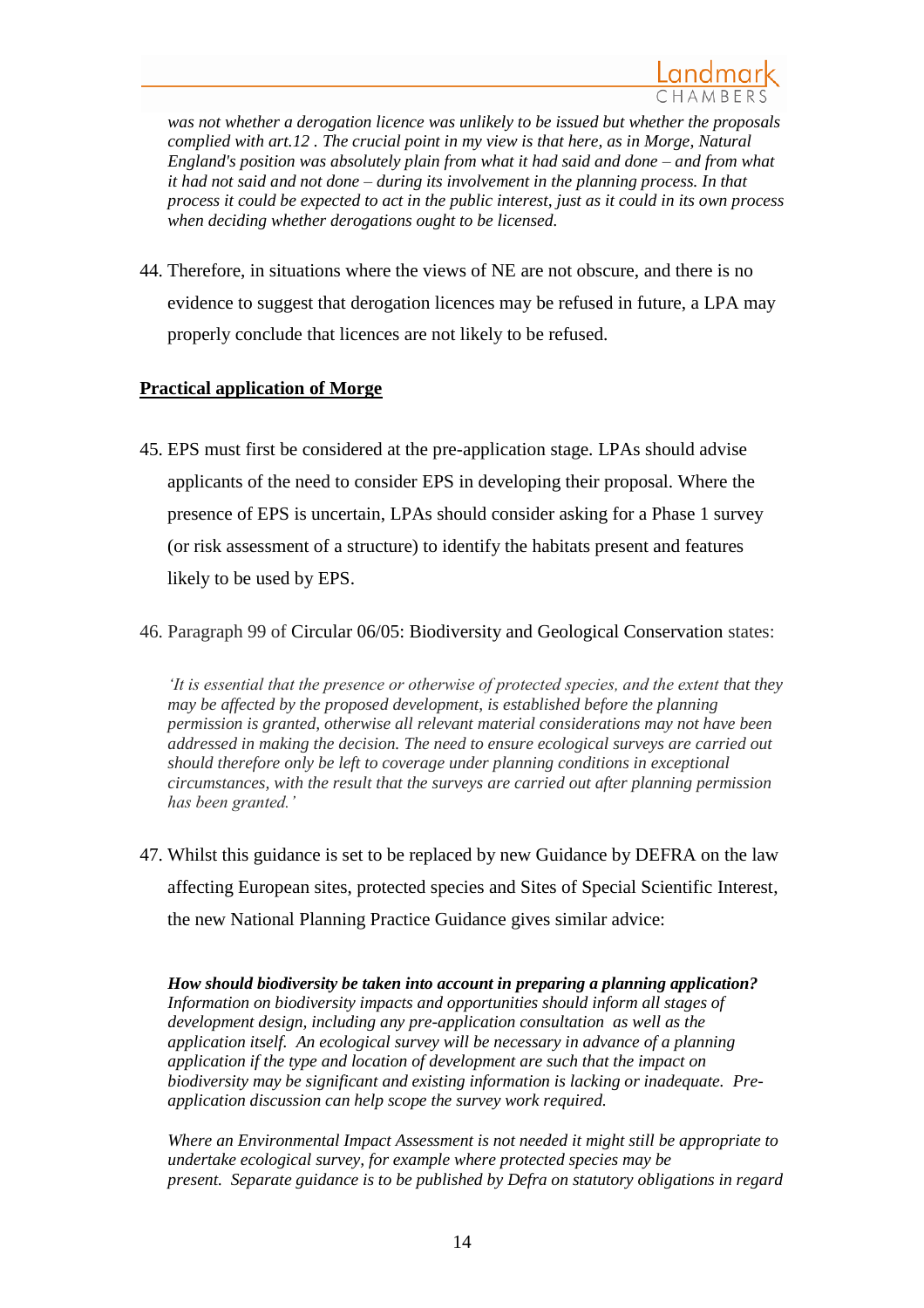*to protected species which will replace the advice previously set out in Circular 06/05: Biodiversity and Geological Conservation.*

Local Planning authorities should only require ecological surveys where clearly justified, for example if they consider there is a reasonable likelihood of a protected species being present and affected by development. Assessments should be proportionate to the nature and scale of proposed development and the likely impact on biodiversity…

*Planning conditions, legal agreements or undertakings may be appropriate in order to provide for monitoring and/or biodiversity management plans where these are needed.* 

- 48. NE has published standing advice for protected species.<sup>7</sup> The standing advice provides guidance on whether there is a "reasonable likelihood" of protected species being present. It also provides advice on survey and mitigation requirements. As standing advice it is a material consideration in the determination of applications in the same way as any individual response received from NE following consultation.
- 49. Where there are no EPS on site, or protected species are not likely to be affected by the application, the LPA should nevertheless consider attaching an informative on what to do if EPS are found during development.
- 50. Where there are likely to be EPS on site, the starting point for both applicants and LPAs is that a derogation licence should be regarded as the last available option, where all other reasonable alternative ways of avoiding or minimising impacts on the protected species have been discounted and the action is nonetheless likely to result in an offence or offences under the species protection provisions of the Regulations.
- 51. The advice from NE is not to formally submit licence applications prior to the development in question securing the necessary planning consents or discharge of planning conditions/reserved matters relating to wildlife, unless there are exceptional circumstances. Even in exceptional circumstances, where a licence is issued prior to the granting of planning permission or its equivalent, no licensable works can be undertaken under the licence until all necessary consents have been

 $\overline{\phantom{a}}$  $7$  See:

http://www.naturalengland.org.uk/ourwork/planningdevelopment/spatialplanning/standingadvice/advic e.aspx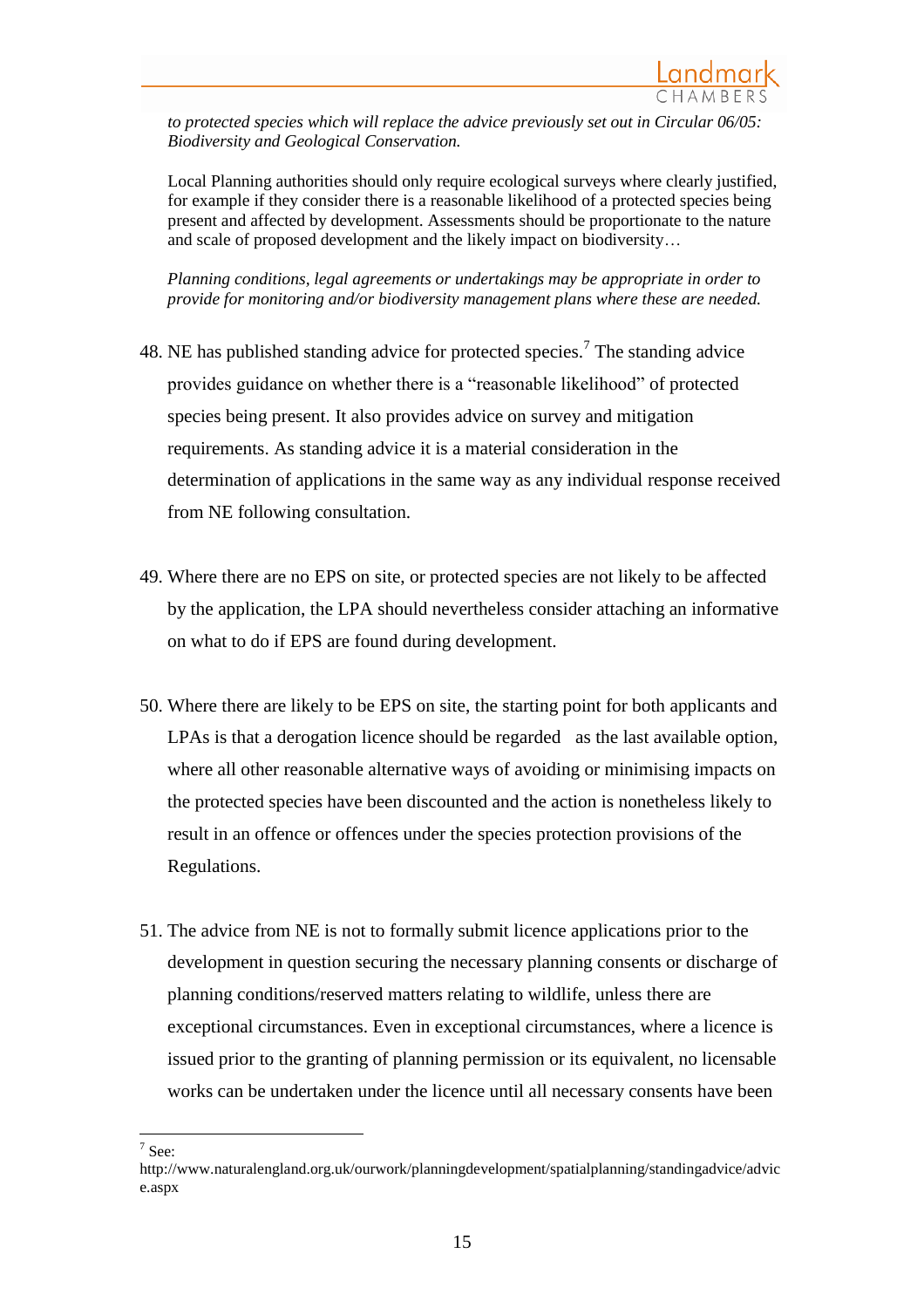granted and copies of these provided to NE.

- 52. Nevertheless, in July 2012, NE introduced a Pre-submission Screening Service, which enables developers to submit a draft application to gain a view on whether the three licensing tests are likely to be met prior to having all necessary planning consents in place and formal submission of the application. This service aims to increase the certainty that the application will be successful on formal submission of the application reducing potential delays and costs should further information be required.<sup>8</sup> In cases where an applicant for planning permission considers that there is a risk that a LPA may find that the likelihood of a licence being granted by NE is not sufficiently clear, seeking a screening opinion from NE may be sensible.
- 53. In order to obtain a screening indication from NE, applicants should have requested (or be about to request) planning permission (and any other consents) and have their application form, method statement and reasoned statement in draft form. Wherever possible, a master-plan (if appropriate), survey information, maps, plans, figures and photographs should also be available.
- 54. The normal position, however, will be that when a LPA is determining an application for planning permission where the likely presence of EPS is established on site, a derogation licence will not have been granted. In this situation, the LPA must consider its duty under reg. 9(1) and have regard to the requirements of the Habitats Directive.
- 55. As is established by *Morge*, there is no need for a LPA to carry out its own shadow assessment as to whether there would be a breach of Article 12(1) of the Directive, or whether derogation from that Article would be permitted and a licence granted.
- 56. However, this does not absolve the LPA of all responsibility to consider EPS, as it must still have regard to the Directive. Therefore, the LPA should consider the

<sup>&</sup>lt;sup>8</sup> For further information see:

http://www.naturalengland.org.uk/ourwork/regulation/wildlife/species/epsscreening.aspx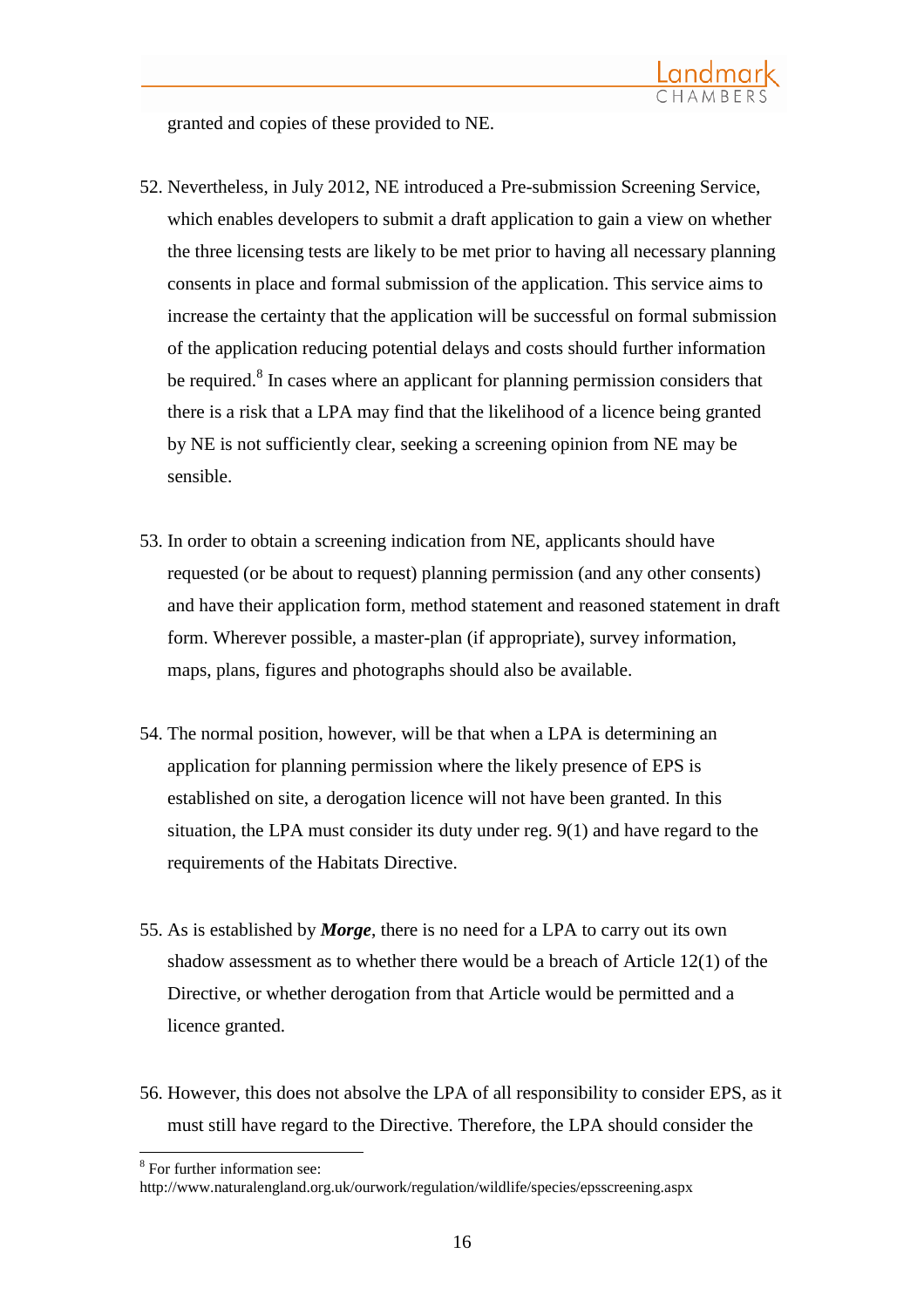harm to EPS, after mitigation, and therefore whether the development is *likely* to offend article 12(1). This does not require consideration of whether there will in fact be a breach of article 12(1). It should then set out the three statutory tests and consider in the light of those tests whether the development is *unlikely* to be licensed pursuant to the derogation powers. Again, this does not require assessment of whether the statutory derogation tests have in fact been met.

- 57. In considering whether the development is "unlikely to be licensed", the views of NE are crucial.
- 58. If the local planning authority has the benefit of a consultation response from Natural England which confirms that no breach of the Directive will occur or that a derogation will be permitted, this will be considered adequate to allow a LPA to determine that a development is not unlikely to be licensed. Similarly, where NE indicated that it has "no objection" to the development or it objects and then this objection is withdrawn, this is likely to be sufficient to show that a licence is not unlikely to be granted.
- 59. However, this question remains one of fact, and it must be directly considered.
- 60. In this regard, it should be noted that the planning and licensing regimes are separate, and that NE has two legally distinct and separate roles in relation to both. It is the Government's statutory conservation adviser for England and provides conservation advice to planning authorities. It is also the competent authority charged with determining applications for licences under the Regulations. As NE puts it in its guidance note "*European Protected Species and the Planning Process"*: *"Natural England has maintained functional separation of these roles to ensure that it exercises effective and transparent stewardship in both roles."*
- 61. Therefore, in some circumstances, it may be necessary to consider whether further information is likely to come to light at the licensing stage which may mean that, although no objection has been made by NE at the planning stage, the grant of a licence is unlikely. This point is made in NE's own guidance: